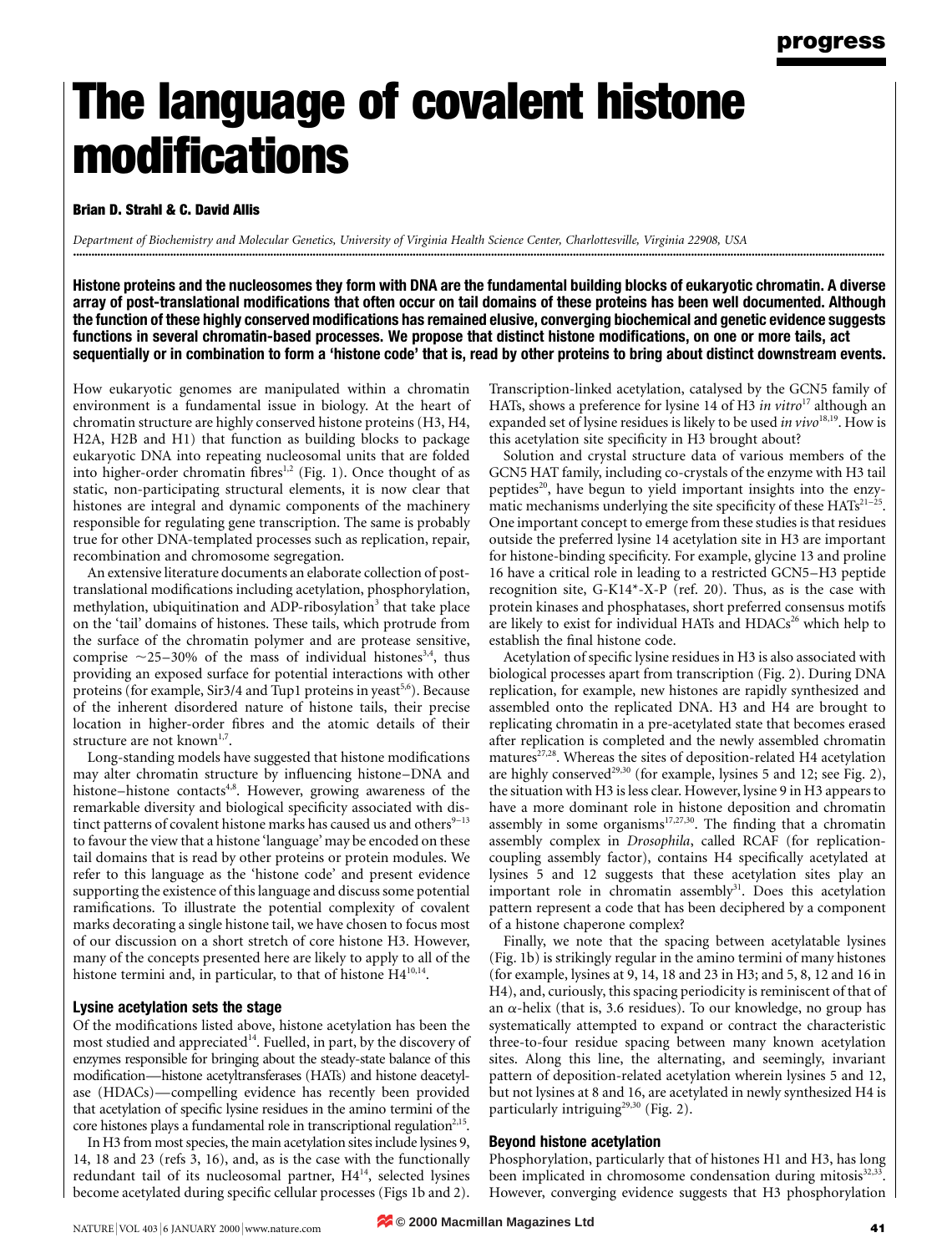# progress

(specifically serine 10; see Fig. 1b) is also directly correlated with the induction of immediate-early genes such as c-jun, c-fos and  $c$ -*myc*<sup>34-36</sup>. Mutations in Rsk-2, recently shown to be an H3 kinase in vitro, are associated with Coffin-Lowry syndrome in humans and result in a loss of epidermal growth factor-stimulated H3 phosphorylation in vivo<sup>9,37</sup>. Transcriptional activation in response to mitogenic and other stimuli are altered in Coffin–Lowry cells<sup>38</sup>, suggesting a potential direct role for H3 phosphorylation in regulating gene transcription through a remodelling step that is most consistent with chromatin decondensation, a result seemingly at odds with the use of this mark in chromosome condensation.

The potential importance of the serine 10 phosphorylation mark in H3 is strengthened by the finding that MSK1, a kinase activated by growth factor and stress stimuli, also phosphorylates H3 in  $vitro<sup>39</sup>$ . Interestingly, another H3 kinase has recently been identified that is associated with dosage compensation in flies<sup>40</sup>. In *Drosophila*, equalization of transcription from the sex chromosomes is achieved by a twofold upregulation of transcription from the male X chromosome<sup>41</sup> that is associated with acetylation of H4 at lysine 1642. Thus, H4 acetylation on lysine 16, possibly in concert with H3 phosphorylation at serine 10, may establish a combinatorial mark that leads to enhanced transcription from the male X chromosome.

## What about other histone modifications?

Just as histone acetylation and phosphorylation have become topics



Figure 1 Chromatin organization and the tail of histone H3. a, General chromatin organization. Like other histone 'tails', the N terminus of H3 (red) represents a highly conserved domain that is likely to be exposed or extend outwards from the chromatin fibre. A number of distinct post-translational modifications are known to occur at the N terminus of H3 including acetylation (green flag), phosphorylation (grey circle) and methylation (yellow hexagon). Other modifications are known and may also occur in the globular domain. **b**, The N terminus of human H3 is shown in single-letter amino-acid code. For comparison, the N termini of human CENP-A, a centromere-specific H3 variant, and human H4, the nucleosomal partner to H3, are shown. Note the regular spacing of acetylatable lysines (red), and potential phosphorylation (blue) and methylation (purple) sites. The asterisk indicates the lysine residue in H3 that is known to be targeted for acetylation as well as for methylation; lysine 9 in CENP-A (bold) may also be chemically modified (see text). The above depictions of chromatin structure and H3 are schematic; no attempt has been made to accurately portray these structures.

of renewed interest, we expect other known histone modifications will soon be back in the limelight. Methylation of lysine and/or arginine residues, for example, are among the least understood post-translational modifications affecting histones. This is partly because the responsible enzymes are not known, immunological reagents selective to detect histone methylation do not exist, and, unlike histone acetylation and phosphorylation, the charge on the individual lysine and arginine residues is not greatly affected, making electrophoretic resolution of methylated histones difficult. H<sub>3</sub> and H<sub>4</sub> are the predominant histones modified by methylation, and sequencing studies from many organisms indicate that multiple lysines in H3  $(4, 9 \text{ and } 27)$  are the preferred sites of methylation<sup>3,43,44</sup>. Moreover, lysine residues can be mono- di- or trimethylated, adding yet another layer of complexity to this histone mark.

The recent discovery of a nuclear receptor co-activator-interacting protein, called CARM1, which possesses arginine-specific, histone H3-selective methyltransferase (HMT) activity<sup>45</sup> provides evidence to support the notion that histone methylation contributes to transcriptional activation. CARM1 HMT activity is required for ligand-dependent transcriptional activation, and the finding that CARM1 functions through association with co-activators containing HAT activity is particularly intriguing given that Rsk-2 interacts with the transcriptional co-activator CREB-binding protein  $(CBP)$ <sup>46</sup>. These data suggest that large multisubunit enzyme complexes containing multiple histone- and non-histone-modifying activities<sup>9,47</sup> work in concert with other chromatin remodelling machines $48,49$  to regulate gene transcription (Fig. 3, left panel).

## The 'histone code' hypothesis

Considering only the electrostatic requirements for folding the chromatin polymer<sup>4,8,50</sup>, histone acetylation, through the neutralization of positive charge, and histone phosphorylation, through the addition of negative charge, would probably cause decondensation of the chromatin fibre<sup>51</sup>. Thus, the use of multiple marks on histone tails (that is, combining acetylation and phosphorylation) could serve to amplify the readout of upstream signalling pathways causing greater changes in the overall charge density of tails that



Figure 2 The 'histone code' hypothesis. Histone modifications occur at selected residues and some of the patterns shown have been closely linked to a biological event (for example, acetylation and transcription). Emerging evidence suggests that distinct H3 (red) and H4 (black) tail modifications act sequentially or in combination to regulate unique biological outcomes. How this hierarchy of multiple modifications extends (depicted as `higher-order combinations') or how distinct combinatorial sets are established or maintained in localized regions of the chromatin fibre is not known. Relevant proteins or protein domains that are known to interact or associate with distinct modifications are indicated. The CENP-A tail domain (blue) might also be subjected to mitosis-related marks such as phosphorylation; the yellow bracket depicts a motif in which serines and threonines alternate with proline residues.

**© 2000 Macmillan Magazines Ltd**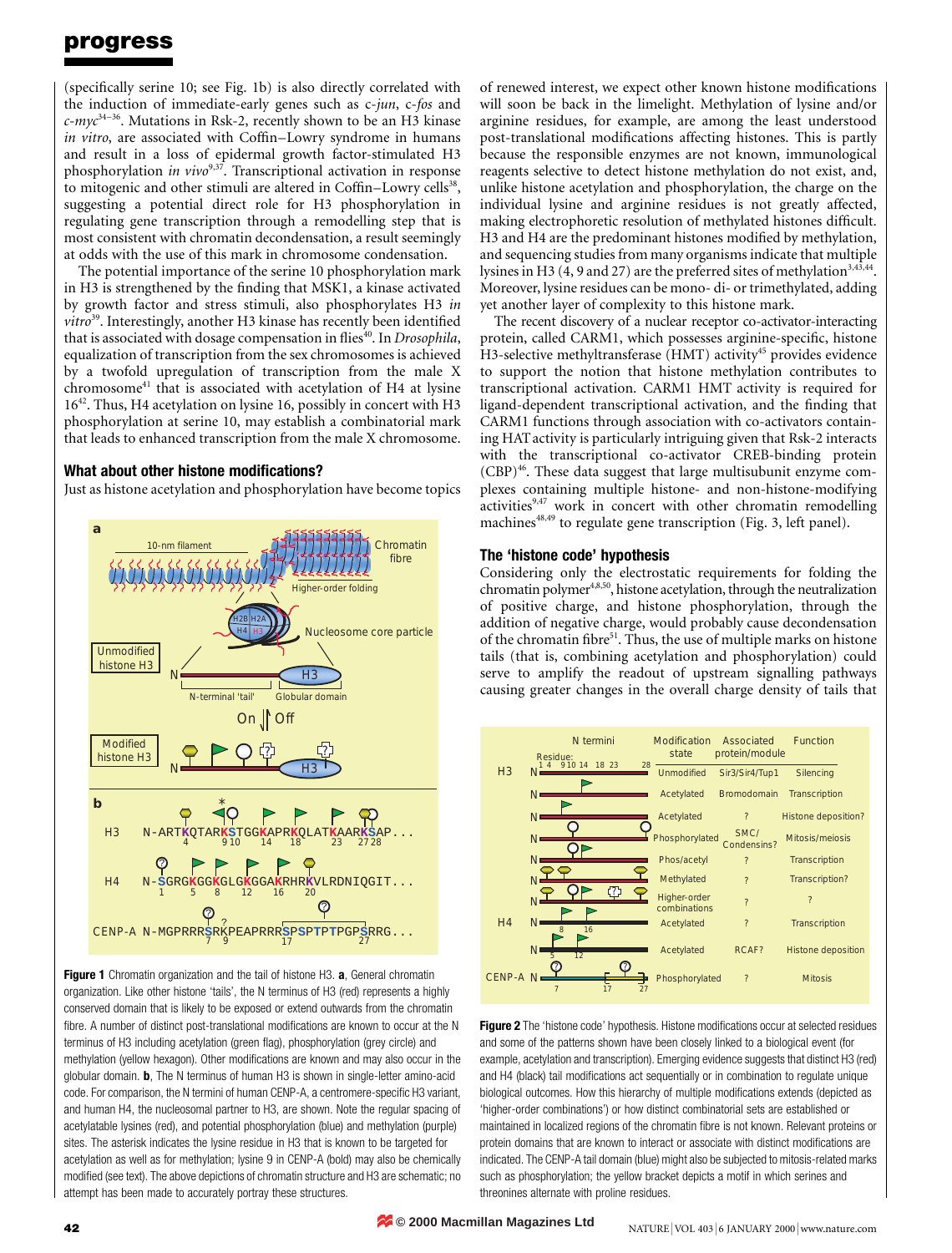# progress



Figure 3 Coordinated recruitment of histone-modifying activities. Recent discoveries suggest that distinct histone-modifying activities interact to form multisubunit complexes that probably work in concert with nucleosome remodelling complexes (NuRCs; for example, Swi/Snf, RSC, NURF) to remodel chromatin. Interactions demonstrated thus far include CARM1, a histone methyltransferase (HMT), with histone acetyltransferase (HAT) containing coactivators that interact with nuclear receptors (Act)<sup>45</sup> and Rsk kinase with the  $CBP/p300$  HAT<sup>46</sup>. Not depicted is the possibility of non-histone substrates being *bona fide* targets of these activities. In addition to remodelling nucleosomes (indicated by zigzag DNA), NuRCs may chemically modify and/or bind histone tails. Binding of a NURC or HAT

lead to greater changes in the chromatin structure of target genes. Indeed, evidence supports synergism between histone acetylation and phosphorylation in the induction of immediate-early genes after mitogenic stimulation<sup>52</sup>, and it seems likely that these signalling pathways may converge at other loci as well<sup>35</sup>.

H3 phosphorylation at serine 10, possibly in conjunction with phosphorylation at serine 28 (Figs 1b and 2; and see below), is also required for proper segregation and condensation of chromosomes during mitosis and meiosis<sup>53,54</sup>. If the function of H3 phosphorylation is to `open' chromatin, how then can H3 phosphorylation at the same site also be involved in chromosome condensation? This question seems to beg a simple answer: perhaps a single histone modification does not function alone. We will refer to the hypothesis—that multiple histone modifications, acting in a combinatorial or sequential fashion on one or multiple histone tails, specify unique downstream functions—as the histone code hypothesis. What is the evidence in support of this hypothesis?

Serine 28 in H3 is embedded in surrounding sequences similar to serine 10 (that is, both are R-K-S\*), and data has shown that serine 28 is phosphorylated during chromosome condensation in mammalian cells<sup>55</sup> (Fig. 1b). Whether serine 28 is phosphorylated during interphase or during immediate-early gene induction is not yet known. Thus, the formal possibility remains that multiple phosphorylation events on the same histone tail, or on several tails, may be required for efficient chromosome condensation during mitosis and meiosis (see below).

Even if the H3 tail is doubly marked by serine 10 and serine 28 phosphorylation during mitosis, it seems likely that this is not the complete story regarding chromosome condensation. H3 phosphorylation at serine 10 initiates in the pericentric heterochromatin, an A/T-rich region of satellite DNA closely associated with centromeric DNA<sup>53</sup>. Centromeric DNA itself is packaged with specialized proteins, one of which is a specialized H3 `variant' found in both yeast and humans, CENP-A<sup>56</sup>. CENP-A differs from H3 primarily in its unique N-terminal tail (Fig. 1b). Apart from lysine 9, arginine residues comprise all other positively charged side chains. Thus, the role of acetylation at lysine 9 (if it occurs) probably differs from that

complex (depicted as single ovals) to histone tails may be mediated by the bromodomain (BD). Although many of the complexes identified to date are implicated in events leading to transcription (left panel; green nucleosomes), we speculate that similar, but unique, complexes may exist that modify and direct chromatin condensation (right panel; red nucleosome). This 'code' of modifications may dictate the biological outcome through changes caused in higher-order chromatin structure or may direct the downstream biological effect by recruiting and interacting with docking proteins or complexes that remain to be identified. Although H3 and CENP-A are the only histones depicted here, it is likely that all other histones are subjected to this type of regulation.

of acetylation of canonical H3 in association with transcription. Moreover, the CENP-A tail contains many serine and threonine residues, which raises the possibility that this specialized H3, like the main H3, becomes phosphorylated during mitosis. An alternating S/T/G-P motif repeats five times in this tail generating an 11-aminoacid stretch flanked on either side by arginine residues (Fig. 1b). This motif suggests that CENP-A may be phosphorylated during mitosis, and it will be interesting to determine whether the CENP-A and H3 proteins are substrates for the same or unique sets of kinases and phosphatases. It would also be of interest to determine whether the SMC/condensing proteins, which have a central role in mitotic chromosome condensation, bind to these tails and contain histonemodifying activities<sup>57</sup> (Fig. 2).

## The enzymology of multiple histone modifications

The existence of multiple modifications within a short stretch of the same histone tail (Fig. 1b), begs the question: how is a complex, multimark code established and maintained in the first place? One attractive hypothesis is that covalent modification of a histone tail by one enzyme influences the rate or efficiency with which a second enzyme follows using the now-modified histone tail as substrate. Does site-specific phosphorylation or methylation influence the ability of a HAT to recognize and bind to the tail? Alternatively, does a histone kinase or methylase care whether a histone tail is acetylated at a specific lysine residue? To that end, we point out that many modifications are close enough to each other on the histone tail (Fig. 1b) to influence, positively or negatively, the ability of enzymes to further modify these residues. Along this line, modifications on one histone tail might influence the outcome of other enzymatic activities acting on other histone tails.

The explosion of recent discoveries of histone-modifying enzymes, many available in recombinant form, paves the way for future experimental tests of some of these questions. Structural studies with modified histone substrates will be necessary to determine which residues, if any, are used to stabilize or promote interactions with modified substrates. Site-directed mutagenesis of these residues, followed by in vivo and in vitro assays, will help to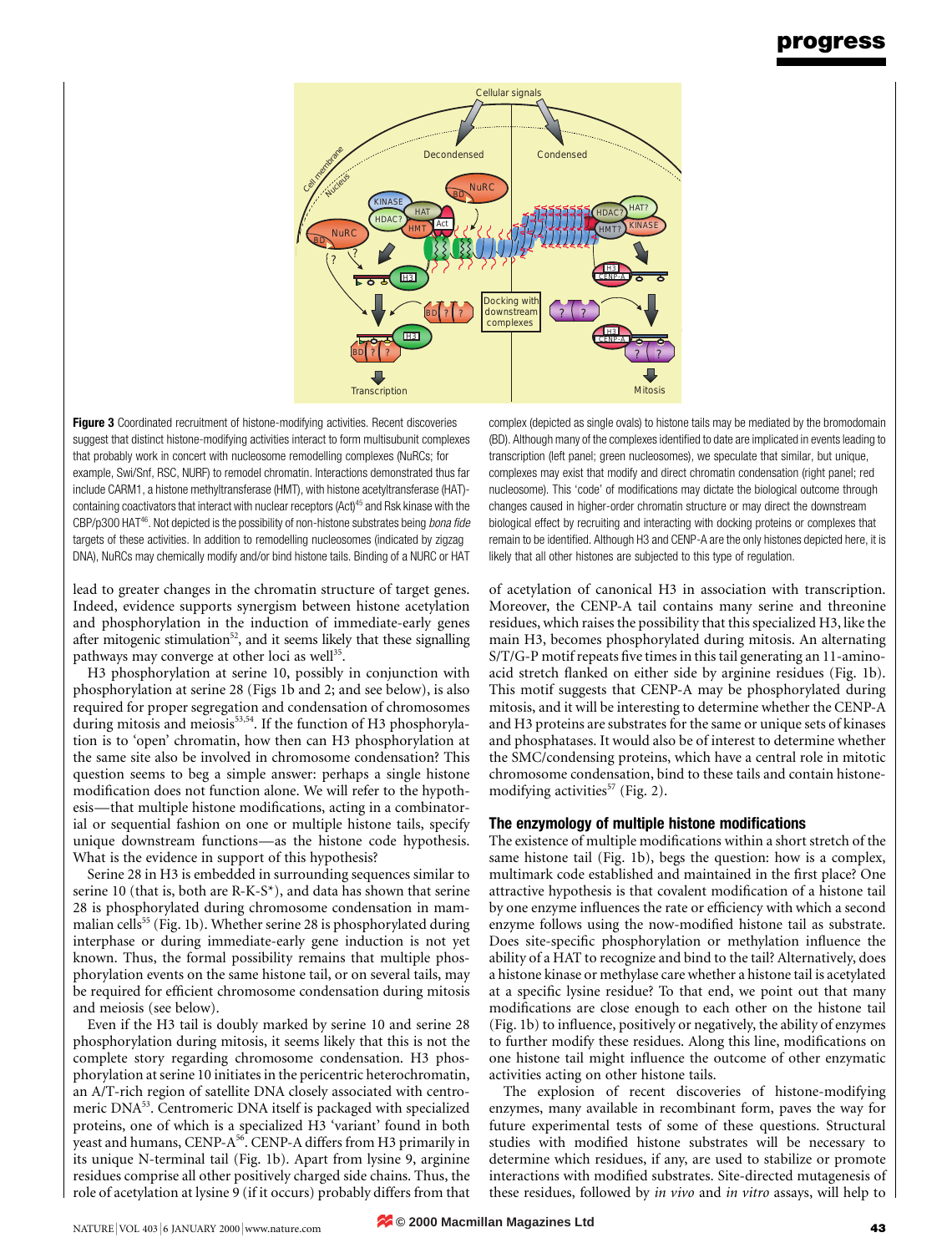# progress

dissect meaningful functional relationships.

## How is the histone code read?

Could histone modifications exist simply to regulate chromatin structure? Core histone acetylation alone has been shown to relax higher-order chromatin structure *in vitro*, and to promote factorbinding to cognate DNA elements<sup>4,8</sup>. Alternatively, histone modifications could also act as specific 'receptors' to recruit unique biological complexes that mediate downstream function (Figs 2 and 3). Phosphorylation of H3 at serine 10 is closely associated with both chromosome condensation during mitosis and immediateearly gene induction following mitogenic stimulation. One possible explanation for this discrepancy is shown in Fig. 3. Here we envisage that a phosphorylation mark alone, or in combination with other marks (such as phosphorylation at serine 28), may recruit a binding factor that, in turn, has a role in mediating chromosome condensation and segregation. In contrast, a distinct mark or set of marks (for example, phosphorylation and acetylation at residues 10 and 14, respectively) may provide a unique binding surface to recruit factors promoting decondensation and transcription (for example, Swi/ Snf; see below). Assuming that phosphorylation of CENP-A occurs during mitosis, this marked tail may provide an attractive binding surface for a kinase that carries out general H3 phosphorylation at serine 10 and/or serine 28. In the specific case of the CENP-A tail (Fig. 1b), clusters of arginine residues are in some cases interrupted by serine residues (for example, R-R-R-S\*-R-K) where the marked serine is serine 7. Phosphorylation at these positions may possibly serve to modify interactions with proteins that recognize this basic patch in the CENP-A tail.

One appealing feature of the histone code hypothesis is that it offers a possible explanation for `exceptions' to the general rule that histone acetylation correlates positively with gene activation, whereas histone deacetylation acts to create repressive chromatin. For example, recent studies on the mouse mammary tumour virus (MMTV) promoter suggest that histone acetylation is actually involved in transcriptional repression (T. K. Archer and C. L. Smith, personal communication). Similarly, mutations in the HDAC homologue RPD3 cause enhancement of position effect variegation in flies, not suppression as would first be expected<sup>58</sup>. Along these lines, pericentric heterochromatin in flies $42$  and silent loci in yeast<sup>59</sup> are marked by acetylation of lysine 12 of H4.

The disparity of having histone acetylation linked to both gene activation and repression is reminiscent of the situation with histone H3 phosphorylation being linked to both chromosome condensation and immediate-gene induction. Part of the solution to this paradox may be in having unique histone codes read by distinct sets of proteins that then bring about different downstream responses. If correct, it may be that mitosis-specific HATs, HDACs and HMTs act during chromosome condensation and that distinct sets of histone-modifying enzymes mark chromatin for decondensation during gene activation (Fig. 3).

## Who reads the code?

Direct evidence that H3 and H4 tails can act as specific 'receptors' has been provided for Sir3 and Sir4<sup>5</sup> and Tup1/Ssn6 (ref. 6) proteins involved in transcriptional silencing and repression in yeast. Moreover, Tup1 binding is influenced by the acetylation state of the H3 and H4 N-terminal tails: unacetylated or monoacetylated H3 and H4 are more strongly bound by Tup1 compared with hyperacetylated H3 or H4, suggesting that alterations in tail structure and/or charge due to acetylation can modulate non-histone protein/tail binding interactions. Whether or not other histone marks (such as phosphorylation, methylation) regulate these interactions further remains an important issue for future studies.

Recent evidence shows that the bromodomain of human PCAF (P300/CBP-associated factor), a domain of little known function which is shared between many, but not all HATs, binds acetylated lysine in the context of H3 and H4 tail sequences<sup>60</sup>. This result suggests that protein motifs may have evolved to recognize histone modifications<sup>61</sup> (Fig. 3). Precedence for this type of receptor-ligand interaction already exists in nature. Phosphorylated tyrosine, for example, is known to be read in specific contexts by SH2-containing modules that, in turn, have an impact on downstream biological events<sup>62</sup>. Have similar mechanisms evolved for lysine acetylation, as well as other covalent histone modifications<sup>61</sup>?

Relevant to this discussion may be the observation that the spacing of acetylatable lysines in the N termini of many histones is regular. Is this spacing part of the histone recognition motif? To that end, we note that many bromodomain-containing proteins have two adjacent bromodomain modules (for example,  $TAF_{II}250$ ). Whether in these proteins each bromodomain functions independently or synergistically to bind acetylated lysines, in one or more histone tails, is not known, but remains an intriguing possibility.

If bromodomains bind acetylated histones, then this suggests that other chromatin-associated polypeptides containing this domain may also function through recognition and binding to specific acetylation patterns on histones (Fig. 3). For example, components of the Swi/Snf and RSC (for remodels the structure of chromatin) family of ATP-dependent chromatin remodelling enzymes contain bromodomains<sup>61</sup>. Is it possible that these remodelling complexes function through a combination of factor recruitment<sup>48</sup> and recognition of distinct acetylation patterns on the histone tails at promoters regulated by these complexes<sup>49</sup>? Some support for this is provided by genetic evidence that suggests that Swi/Snf function is partially redundant with the functions of Gcn5-containing HAT complexes at specific promoters $63-65$  and by studies that show that ATP-dependent remodelling complexes like NURF (nucleosome remodelling factor) require histone tails to function properly<sup>66</sup>.

Additionally, could the interdependency of Swi/Snf remodelling complexes with HATs be due, in part, to the fact that each is capable of leaving different covalent marks on the chromatin fibre as part of its remodelling function? In so doing, are signals laid down on the histone tails that recruit the next remodelling complex? It is known, for example, that Gcn5-containing HAT complexes are recruited to specific promoters in yeast after the recruitment of Swi/Snf<sup>48,49</sup>. Could this recruitment partly be caused by the ability of Swi/Snf to leave a mark for HATs to see? It will be of interest to determine whether any nucleosome remodelling complexes contain enzymatic activities that leave covalent marks on histones.

## Parallels in nature and conclusions

Like chromatin, microtubules are polymers composed of highly conserved subunits, ( $\alpha$ - and  $\beta$ -tubulin) that heterodimerize to form the repeating unit of this cytoskeletal fibre. Tubulins also have 'tail' domains that are decorated by a diverse array of post-translational modifications, some of which are in common with histones (acetylation and phosphorylation)<sup>67,68</sup>. Like histone tails, the microtubule tails, which are located in the C terminus, also lack a defined structure at atomic resolution<sup>69</sup> but are known to be recognized by microtubule-associated proteins (MAPs)—polypeptides thought to impart dynamic features to the polymer. We wonder whether unique combinations of post-translational modifications exist on tubulins that modulate their function as in chromatin. The apparent parallels between these two types of cellular polymers are intriguing and suggest that a general theme is used by nature to regulate the dynamics of large polymers. In both cases, the complexity and potential redundant nature of these covalent marks may underlie the general difficulty in obtaining clear phenotypes in mutational analyses of known modification sites.

In summary, the large network of post-translational modifications that decorates histone tails appears to represent a mechanism for differential regulation of chromatin activity in several distinct biological settings. The histone code described here is by no means deciphered, and we have begun to consider the staggering possi-